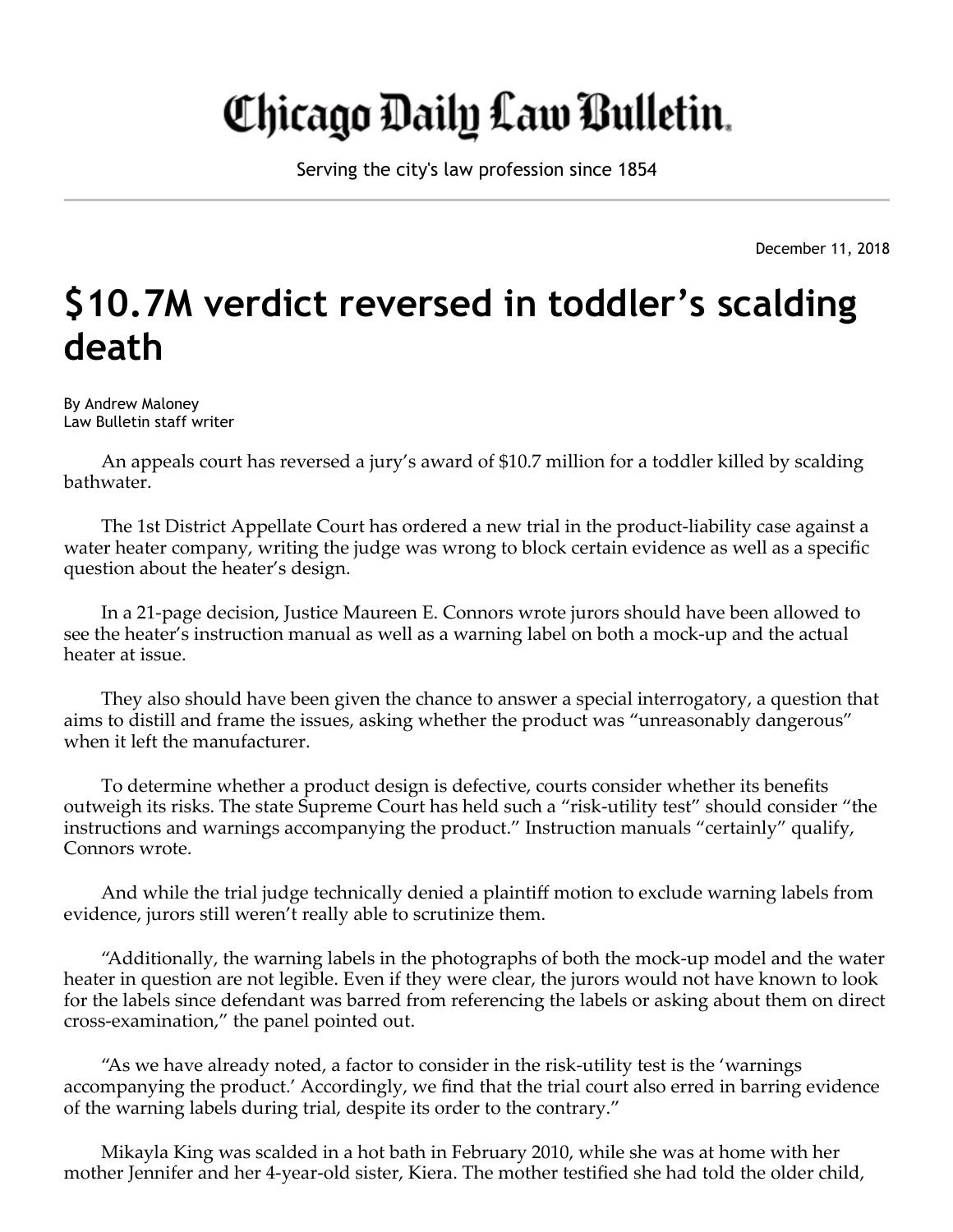Kiera, there was no time for a bath because the family had to pick up two older sons from school.

She was doing laundry when she heard the bath begin to run and after instructing Kiera to turn the water off, began walking toward the bathroom. She heard Mikayla, then 18 months old, scream, and ultimately called 911 to have her taken to the hospital for burns. Mikayla was taken to Provena Mercy Hospital in Aurora, then airlifted to Loyola University Medical Center's burn unit. She underwent 19 surgeries over the next two months, but died April 18, 2010.

The independent administrator of Mikayla's estate brought a claim for product liability against American Water Heater Co., a subsidiary of A.O. Smith Corp. The defendant was found liable under a strict product-liability theory in July 2016 with the jury awarding Mikayla's estate \$1.8 million for grief; \$1.8 million for loss of society; \$1.8 million for loss of a normal life; \$1.8 million for conscious pain and suffering; \$1.8 million for emotional distress; \$713,601 for medical expenses and \$1 million for the loss of benefit the child would likely have contributed to the future.

On appeal, the company argued the heater was not unreasonably dangerous, the judge excluded material evidence, improperly barred the defense from challenging the foreseeability of the injury and improperly denied a special interrogatory.

The appeals court on Friday noted that, in a strict liability claim, evidence of contributory negligence is irrelevant. As such, Associate Judge James E. Snyder granted some of plaintiff's motions to bar evidence relating to how much water was in the tub and how long Mikayla was in the tub.

He also barred evidence of the instruction manual, which the estate claimed would suggest the consumer was at fault and related to "failure to warn" rather than defective design claims.

The panel noted the manual warned that temperatures over 125 degrees posed risks, especially for children and the elderly. A police investigation had concluded water coming out of the Kings' tub faucet spout reached 134 and 138 degrees.

The manual also recommended installing a valve to reduce the water temperature at the point of use and noted that such valves are readily available at local plumbing stores.

Connors wrote that the panel agreed the manual was pertinent under the risk-utility test and the jury should have seen it.

"As noted above, our [S]upreme [C]ourt has specifically stated that one of the factors to be considered in the risk-utility test includes 'the instructions and warnings accompanying the product,'" she wrote. "The instruction manual would certainly fall under this category."

The majority also concluded Snyder committed reversible error by rejecting a special question proffered by the company. Specifically, it asked: "Was the water heater designed and manufactured by American Water Heater Company in 2005 unreasonably dangerous when it left its control?"

The company claimed a negative answer would be inconsistent with a verdict for the plaintiff. The judge denied it, stating it was "not a specific stated element of the current burden of proof instruction."

But Connors wrote that judges don't have discretion to reject special questions that are properly formatted and that there is "simply no requirement that a question reflect a specific stated element of the jury instructions, and certainly not that the subject of the special interrogatory must be a specific element of the burden of proof instruction."